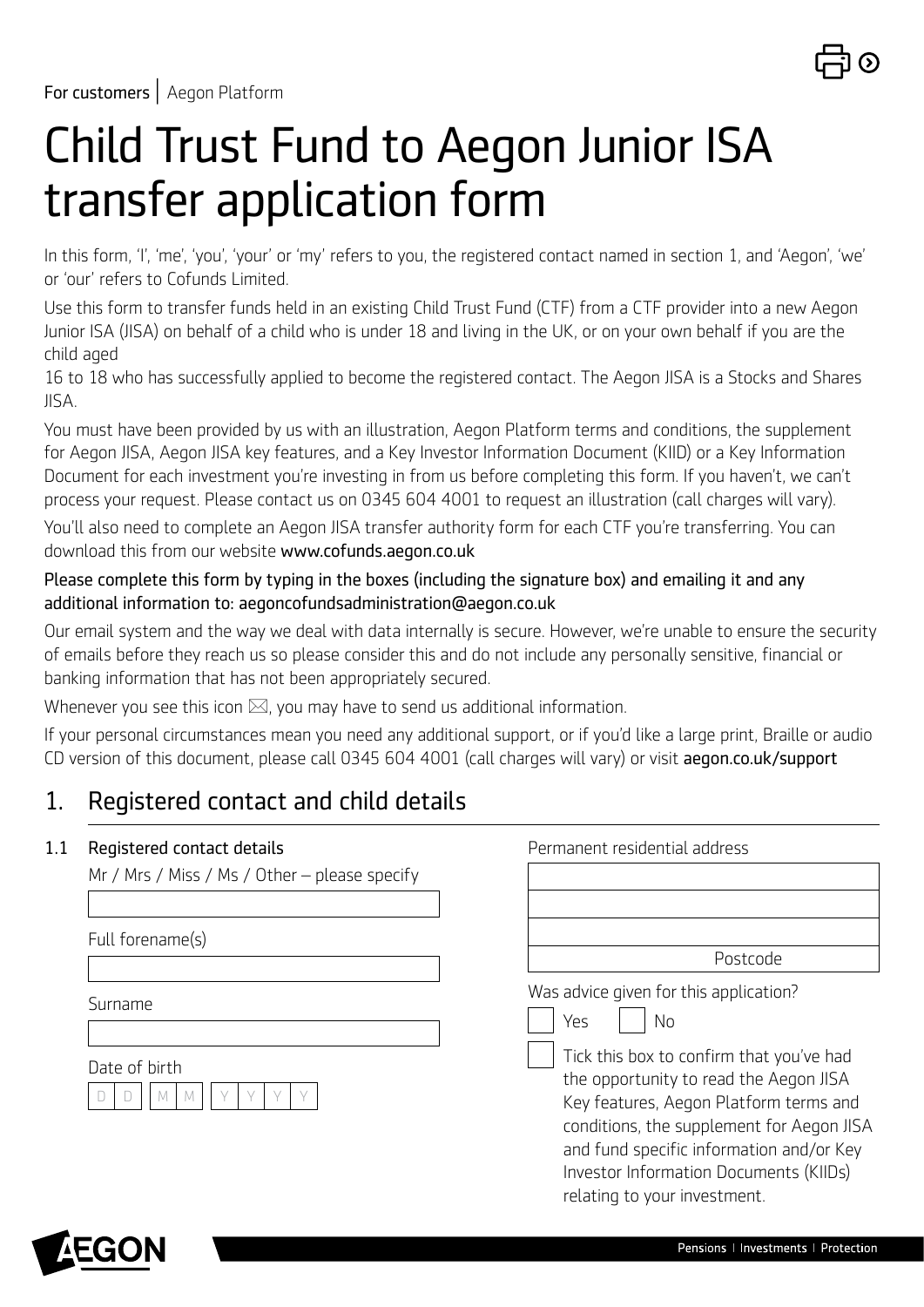# 1. Registered contact and child details – continued

## 1.2 Child details

I apply to open an Aegon stocks and shares JISA for:

Mr / Mrs / Miss / Ms / Other – please specify

## Full forename(s)

Surname

Permanent residential address

| Postcode |
|----------|
|          |

| Date of hirth<br>M                                                                                                                  |  |  |
|-------------------------------------------------------------------------------------------------------------------------------------|--|--|
| Gender<br>Male<br>Female                                                                                                            |  |  |
| National Insurance number (if held)                                                                                                 |  |  |
| The child does not have a National<br>Insurance number                                                                              |  |  |
| CTF unique reference number                                                                                                         |  |  |
| For tax purposes, is the child resident<br>anywhere other than the UK?<br>No                                                        |  |  |
| Yes - please download and complete the<br>Individual self-certification form on our<br>website and attach to this form. $\boxtimes$ |  |  |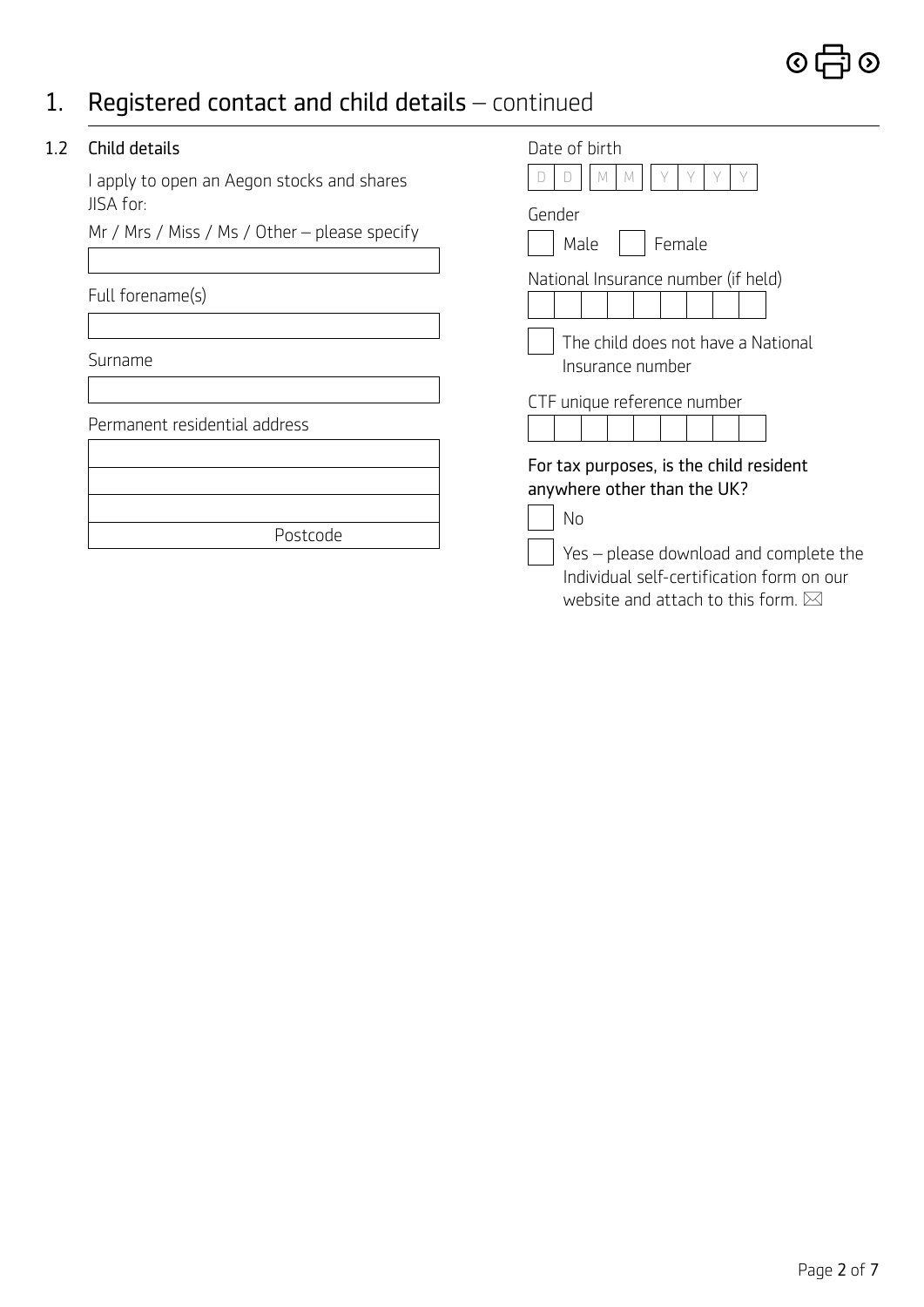# 2. Transfer in details

 $\overline{\phantom{a}}$ 

In this section, you need to tell us how you'd like to invest into the Aegon JISA.

## 2.1 What investments would you like to invest in?

Please tick one of the following options:

Use my default investment strategy (this only applies if you have already agreed a default investment strategy with us/your adviser).

 $\overline{\phantom{a}}$ Invest in the investments shown in the table below.

The investments in the table below, should match the illustration you received from us. If the investments don't match, we can't process your request. If you wish to invest in different investments, please contact us for a new illustration.

| Full investment manager name, investment name and share class | SEDOL code<br>(this is<br>shown in<br>your KIIDs) | % to be<br>invested |
|---------------------------------------------------------------|---------------------------------------------------|---------------------|
|                                                               |                                                   | $\frac{0}{0}$       |
|                                                               |                                                   | $\frac{0}{0}$       |
|                                                               |                                                   | $\%$                |
|                                                               |                                                   | $\frac{0}{0}$       |
|                                                               |                                                   | $\frac{0}{0}$       |
|                                                               |                                                   | $\frac{0}{0}$       |
|                                                               |                                                   | $\frac{0}{0}$       |
|                                                               |                                                   | $\%$                |
|                                                               |                                                   | $\frac{0}{0}$       |
|                                                               |                                                   | $\%$                |
|                                                               |                                                   | $\frac{0}{0}$       |
|                                                               |                                                   | $\frac{0}{0}$       |
| Aegon JISA cash facility                                      | n/a                                               | $\frac{0}{0}$       |
| Total amount                                                  | n/a                                               | 100%                |

If you need to add additional investments, please provide the information on a separate sheet of paper in the format above, sign and date it and attach it to this form.  $\boxtimes$ 

## 2.2 Investment strategy

These investment choices can be applied to all future investment choices in this product, please tick this box if you would like to apply your investment choices to all future investments in this product.

Use the investment choices above as the new default investment selection.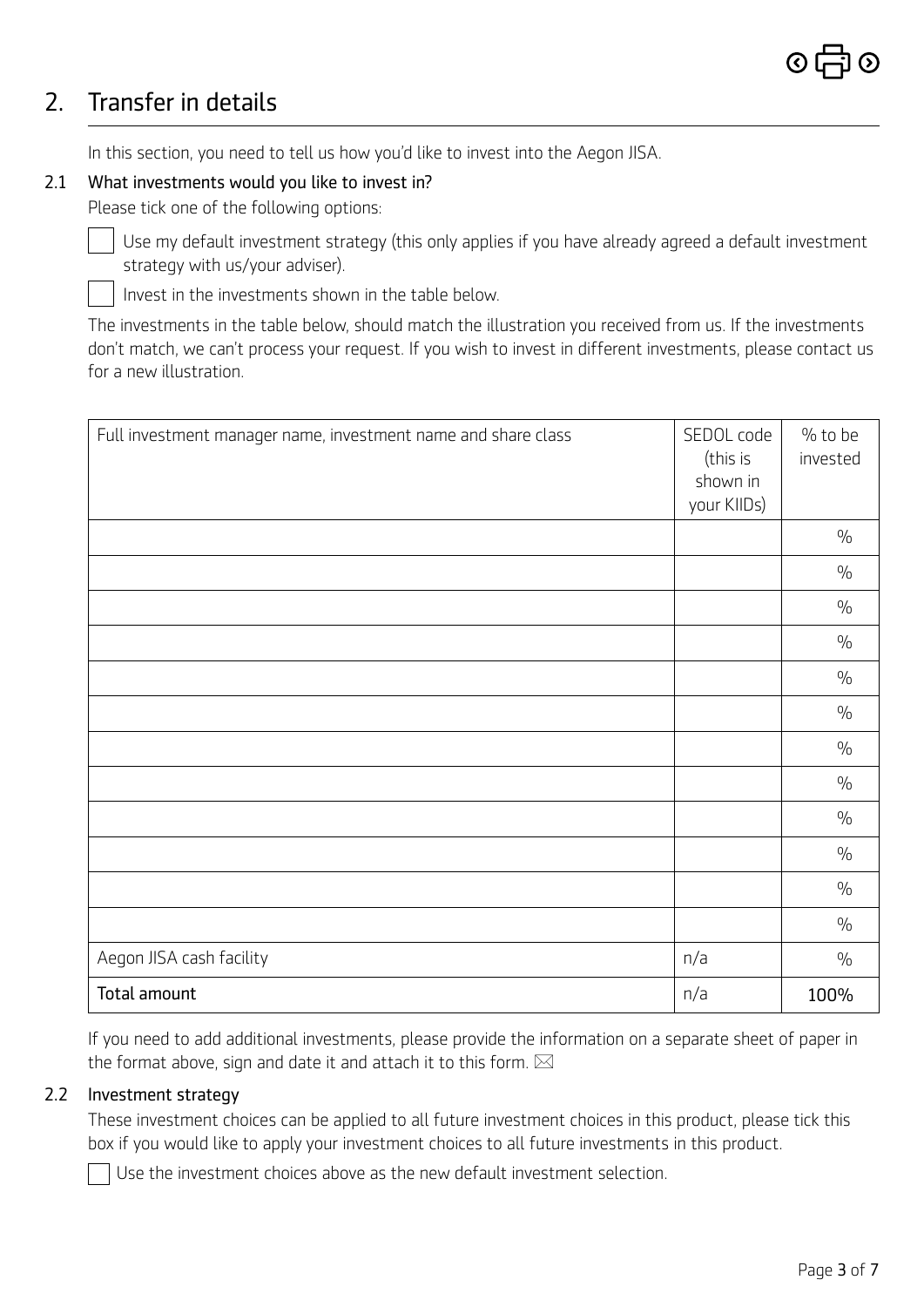## 3. Investment income options

 $\overline{\phantom{a}}$ 

If you have selected income-generating investments in section 2, this section lets you choose how any income distributions paid from those investments will be dealt with when we receive them from the investment provider. We'll apply your selection to all income generating investments held within the Aegon JISA. If you don't make a selection, we'll reinvest any income back into the investment from which it was generated.

Please note we're not able to pay income directly out of the JISA to a customer. Please tick a box below to indicate your choice:

Reinvest in fund (default) – reinvest any income received back into the investment from which it was generated.

 $\overline{\phantom{a}}$ Leave in cash - pay any income into the JISA cash facility.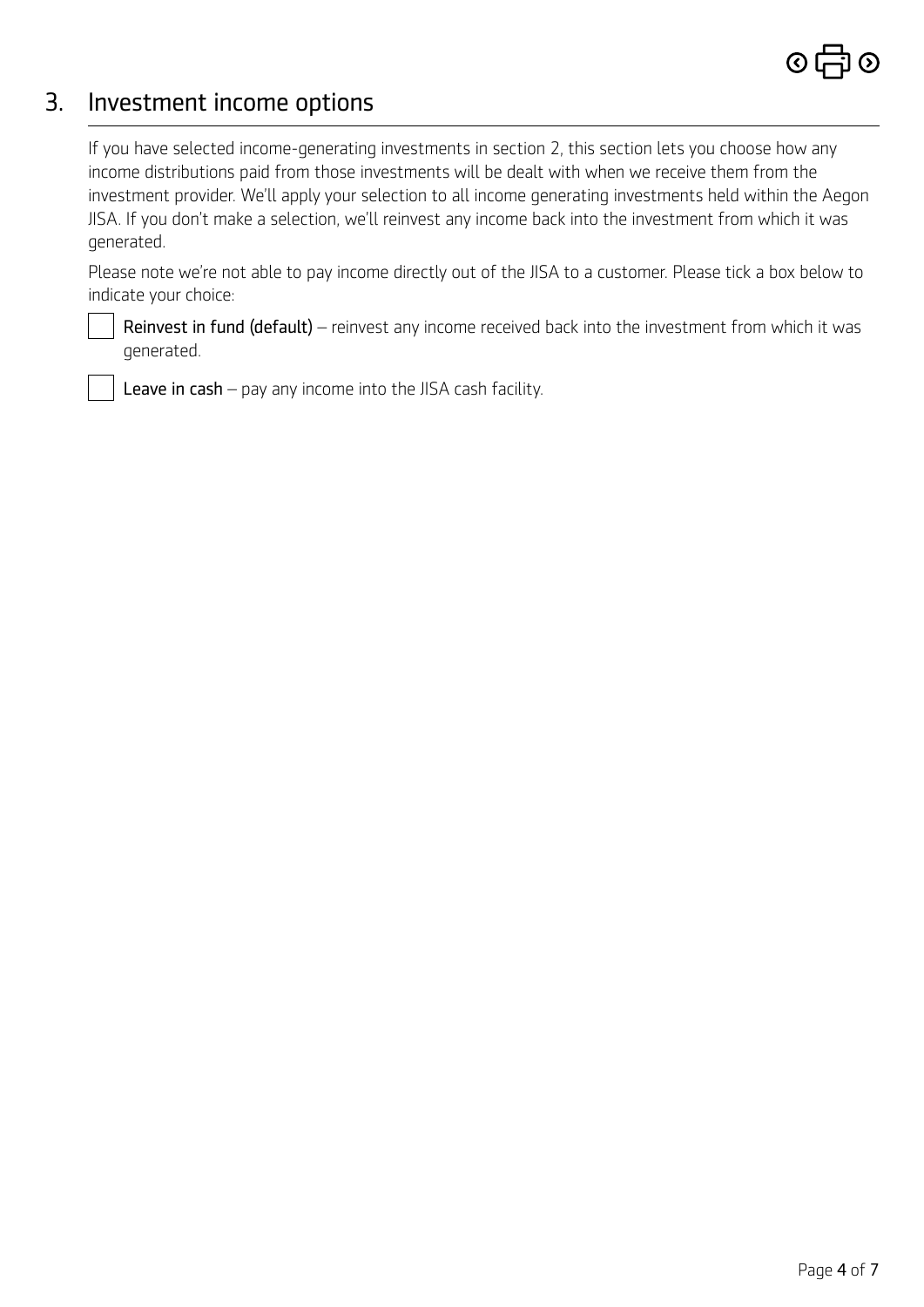# 4. How we treat your personal information

Here at Aegon, we're committed to protecting and respecting your privacy. We collect your personal information so that we can verify your identity, set up your plan and provide ongoing administration. We need this information to carry out our obligations and to provide you with the products and services under the terms of your contract with us. Without it, we wouldn't be able to provide you with a plan.

As part of our administration process, we work with carefully selected service providers (in other words suppliers) that carry out certain functions on our behalf. We only share the appropriate level of personal information necessary to enable our suppliers to carry out their services and they need to keep the information safe and protected at all times. Our suppliers must only act on our instructions and can't use your personal information for their own purposes.

The personal information we collect may be transferred to, and stored at a destination outside the European Economic Area (EEA). This could be to other companies within the Aegon Group or to our service providers. Where any such processing takes place, appropriate controls are in place to make sure your information is protected.

We may disclose your information to licensed credit reference and/or fraud prevention agencies to help make financial or insurance proposals and claims decisions (this will be during the application or enrolment process

and on an ongoing basis), for you and anyone you're linked with financially or other members of your household. Our enquiries or searches may be recorded.

You can find more information on how we use and share your personal information, including how long we keep it and details of your rights at [investorportfolioservice.aegon.co.uk/](https://investorportfolioservice.aegon.co.uk/site-info/privacy-and-cookie-policy/)  [site-info/ privacy-and-cookie-policy/](https://investorportfolioservice.aegon.co.uk/site-info/privacy-and-cookie-policy/) or by contacting us to request a copy.

We'd like to keep you up-to-date with information about our news, products and services. If you'd like to hear more from us, please tick the relevant box below.

| Mail  |
|-------|
| Phone |
| SMS   |
| Email |

By ticking the box(es), you're consenting to receiving marketing messages in this way from us. You can change your mind and unsubscribe at any time simply by contacting us. For more information on how to do this go to [investorportfolioservice.aegon.co.uk/site-info/](https://investorportfolioservice.aegon.co.uk/site-info/privacy-and-cookie-policy/)  [privacy-and-cookie-policy/](https://investorportfolioservice.aegon.co.uk/site-info/privacy-and-cookie-policy/)

We won't pass your information to other companies outside of the Aegon Group for marketing purposes.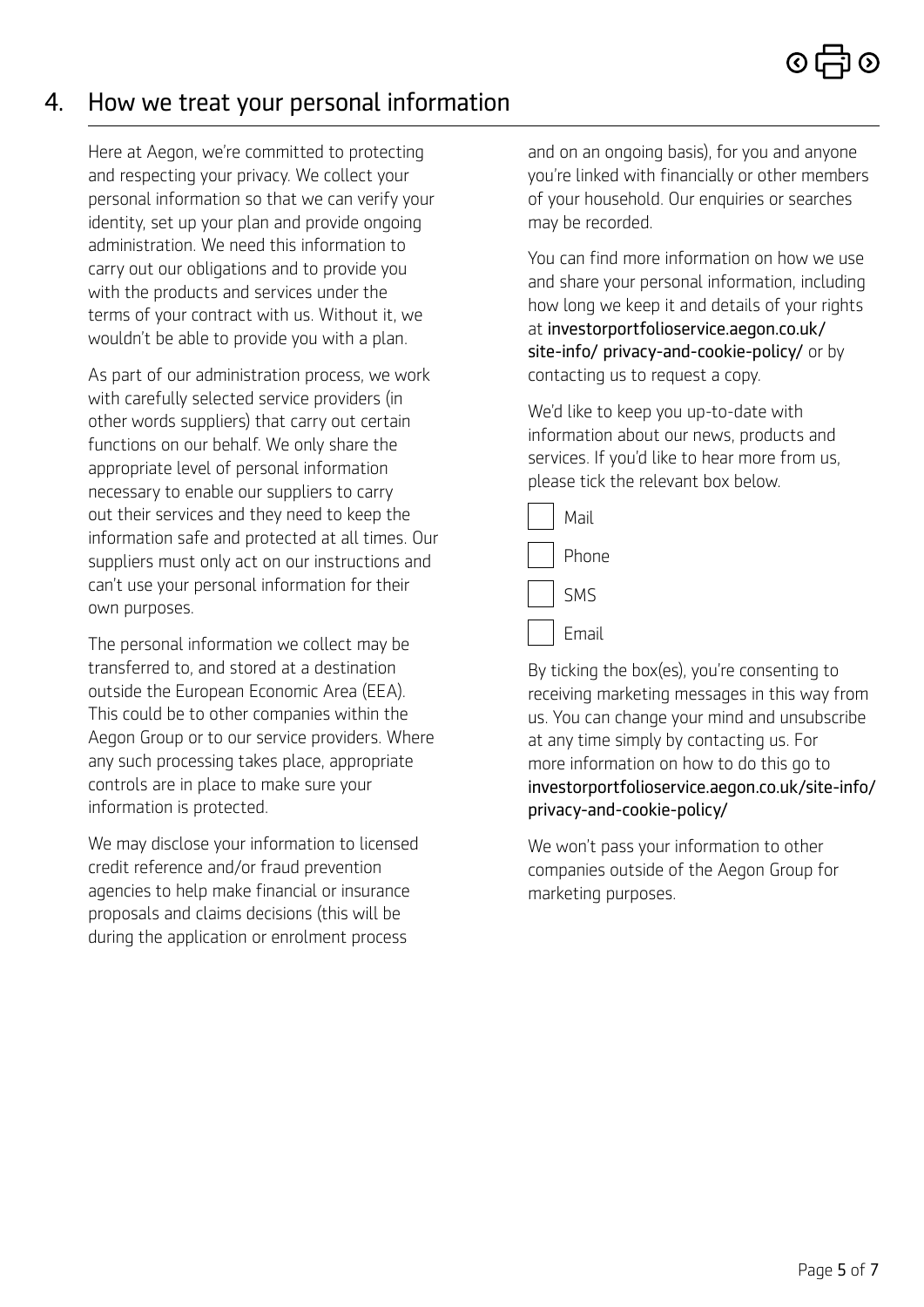

# 5. Declaration

 $5.1$ Aegon relies on the information contained in the following documents as they form the basis of the contract for opening an Aegon JISA.

> • this application form, including the declarations made in section 6;

- the contract note for the Aegon JISA; and
- the Aegon Platform terms and conditions as supplemented and amended by the supplement for Aegon JISA.

## I confirm that:

- $5.2$ I am aware that the Aegon Platform terms and conditions as supplemented and amended by the supplement for Aegon JISA, are the standard terms upon which Aegon intends to rely, and it is important that I read the standard terms before agreeing to be bound by them. If there is any term or point I do not understand in the standard terms or do not wish to be bound by, I understand that I can request further information from Aegon before signing this application.
- $5.3$ I confirm that I have had the opportunity to read the Aegon UK Retail Order Execution Policy and I agree to its terms.
- $5.4$ 5.4 I accept that Aegon has not and will not assess the child's suitability for opening an Aegon JISA or any investment decisions I make, and that I will not benefit from the Financial Conduct Authority's rules on assessing suitability except where I have received advice from an adviser. If I have any doubts about the suitability of the Aegon JISA, I should speak to an adviser if I have not already done so.
- $5.5$ I accept that any payment into this Aegon JISA, including contributions and transfers, will be placed in the cash facility. Thereafter, investments will be purchased in accordance with the investment instructions given by me.

## I declare that:

 $5.6$ 5.6 I apply for an Aegon stocks and shares JISA, and services outlined in the application and agree to be bound by the Aegon Platform terms and conditions as supplemented and amended by the Supplement for Aegon JISA.

- 5.7 I apply to make this transfer payment to the Aegon JISA as detailed in section 1.
- $5.8$ I am 16 years of age or over.
- 5.9 I am the registered contact for the CTF which is to be transferred as part of this application, as detailed in section 1.
- 5.10 I will be the registered contact for this Aegon JISA.
- 5.11 I have parental responsibility for the child, or I am the child.
- 5.12 The child who will hold the Aegon JISA will not hold a CTF.
- 5.13 The child named in section 1 will be the beneficial owner of the accounts investments.
- 5.14 I have not subscribed, and will not subscribe, to another stocks and shares JISA for this child.
- 5.15 I am not aware that this child has another stocks and shares JISA.
- 5.16 I am not aware of other JISA subscriptions that have or will result in this child exceeding the annual subscription limit.
- 5.17 I will not knowingly make annual subscriptions to JISAs for this child that will result in the annual subscription limit being exceeded.
- 5.18 The child is resident in the UK, or is a UK Crown servant, a dependant of a UK Crown servant or is married to/in a registered civil partnership with a UK Crown servant.
- 5.19 I agree to the Aegon Platform terms and conditions as supplemented and amended by the supplement for Aegon JISA and agree to Aegon UK Retail Order Execution Policy.
- 5.20 The information supplied in the application, and supplementary forms related to it, including transactional data and personal details, is true and complete to the best of my knowledge and belief. I am aware that it is a serious offence to knowingly provide false or misleading information in the application.
- 5.21 I have read key investor information document(s) relating to the funds I would like to invest in.